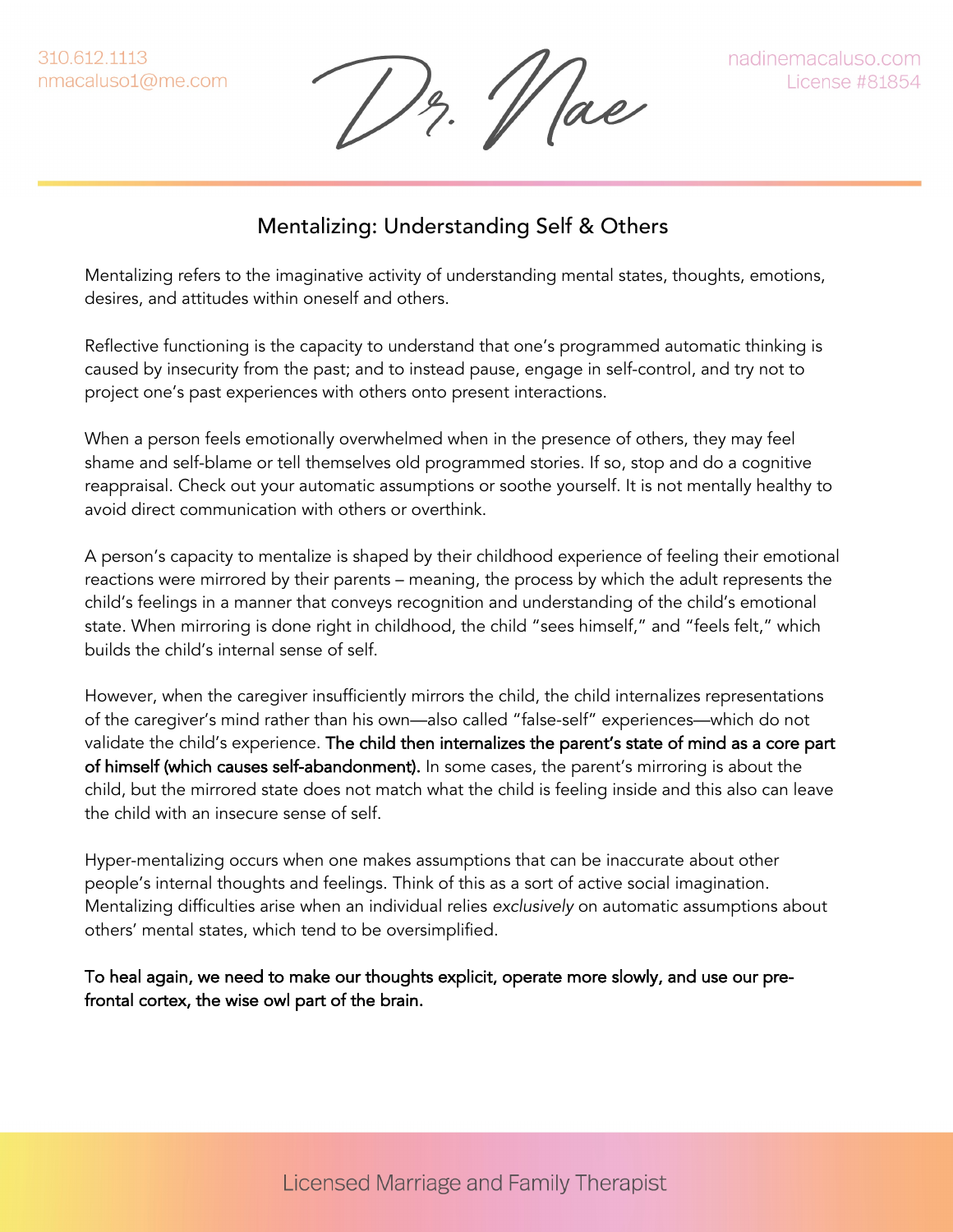12. Mae

Many people may perform relatively well (in terms of mentalizing) under low-stress conditions. However, under higher levels of stress, when automatic mentalizing naturally kicks in, you may find it much more challenging to activate the processes that underpin controlled mentalizing, so it will be harder to understand and reflect on what might be happening.

When we become emotionally overwhelmed, we may show considerable confusion as we are overcome by automatic assumptions about other people's internal states, and we find it challenging to reflect and think that, perhaps, the other person might be thinking or feeling something else.

Lack of marked mirroring by the parent is a significant component of insecure attachment. Selfesteem is based on requiring external validation.

Cognitive mentalizing involves the ability to name, recognize, and reason about mental states (in oneself or others). In contrast, **emotional mentalizing** involves the ability to understand the feeling of such states (again, in oneself or others), which is necessary for any genuine experience of empathy or a sense of self.

In the psychic equivalence mode, thoughts and feelings become too real, making it challenging for the individual to entertain alternative perspectives. When mentalizing gives way to psychic equivalence, thoughts are experienced as real and genuine, leading to what clinicians describe as "concrete brain" in their patients. There is a suspension of doubt, and the individual increasingly believes that his or her own perspective is the only one possible.

Sometimes we lack trust in others. When hyper-mentalizing, people can imagine that the motives of the communicator are cynical. This can make a person resistant to new information or alternative perspectives.

## Mentalizing for Couples

Mentalizing gives us access to the emotional and psychological heart and mind of ourselves and others.

Healthy relating and functioning with others requires that we be able to mentalize; that is, to feel that the other person understands us from the inside and can put him or herself in our shoes.